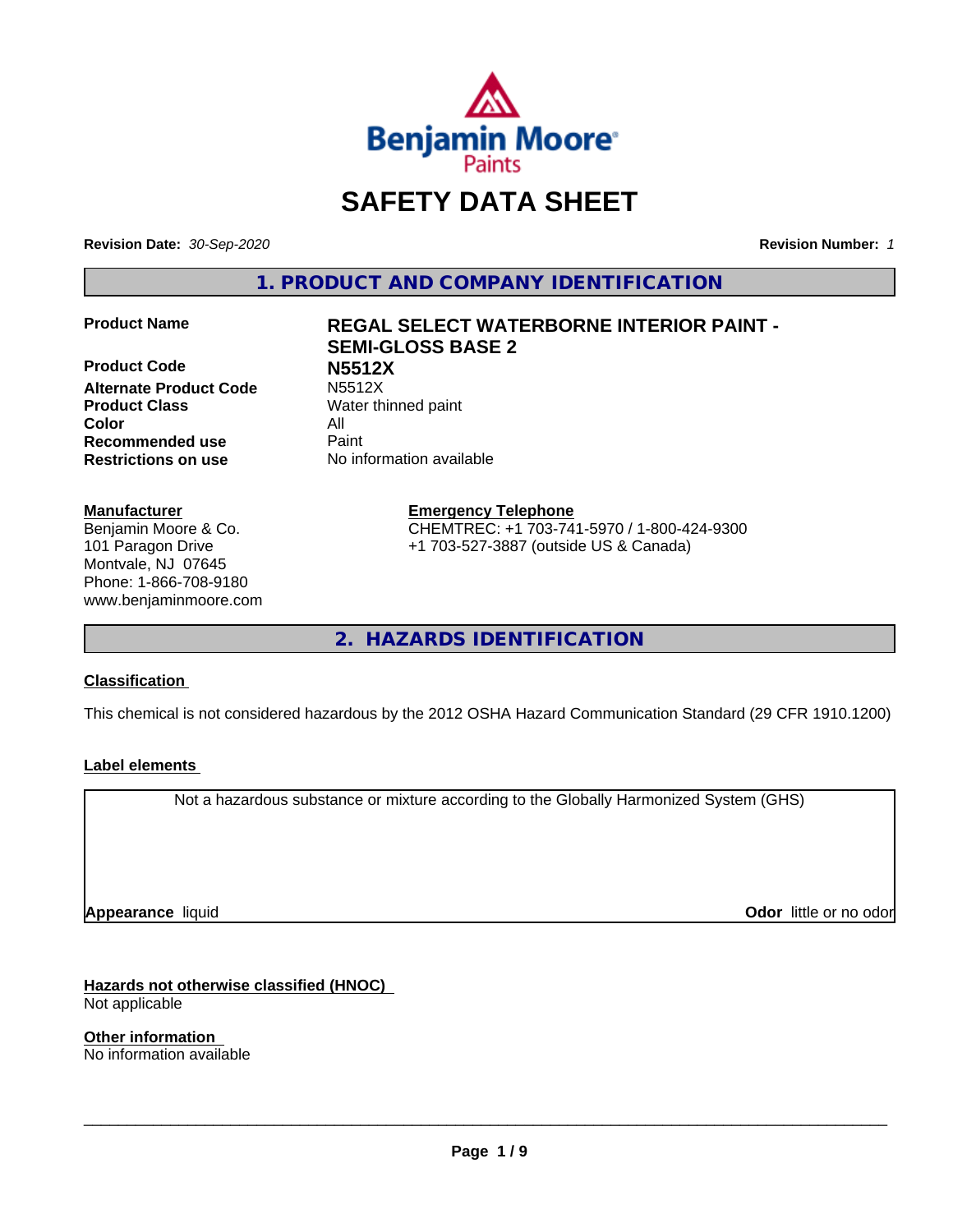**WARNING:** This product contains isothiazolinone compounds at levels of <0.1%. These substances are biocides commonly found in most paints and a variety of personal care products as a preservative. Certain individuals may be sensitive or allergic to these substances, even at low levels.

#### **3. COMPOSITION INFORMATION ON COMPONENTS**

| <b>Chemical name</b>                      | <b>CAS No.</b> | Weight-%    |
|-------------------------------------------|----------------|-------------|
| Titanium dioxide                          | 13463-67-7     | $5 - 10$    |
| Kaolin                                    | 1332-58-7      | - 5         |
| Propylene glycol                          | $57 - 55 - 6$  | - 5         |
| Propanoic acid, 2-methyl-, monoester with | 25265-77-4     | - 5         |
| 2,2,4-trimethyl-1,3-pentanediol           |                |             |
| Sodium C14-C16 olefin sulfonate           | 68439-57-6     | $0.1 - 0.5$ |

|                                                       |               | 4. FIRST AID MEASURES                                                                                                                        |  |  |
|-------------------------------------------------------|---------------|----------------------------------------------------------------------------------------------------------------------------------------------|--|--|
| <b>General Advice</b>                                 |               | No hazards which require special first aid measures.                                                                                         |  |  |
| <b>Eye Contact</b>                                    | physician.    | Rinse thoroughly with plenty of water for at least 15 minutes and consult a                                                                  |  |  |
| <b>Skin Contact</b>                                   |               | Wash off immediately with soap and plenty of water while removing all<br>contaminated clothes and shoes.                                     |  |  |
| <b>Inhalation</b>                                     |               | Move to fresh air. If symptoms persist, call a physician.                                                                                    |  |  |
| Ingestion                                             | if necessary. | Clean mouth with water and afterwards drink plenty of water. Consult a physician                                                             |  |  |
| <b>Most Important</b><br><b>Symptoms/Effects</b>      | None known.   |                                                                                                                                              |  |  |
| <b>Notes To Physician</b>                             |               | Treat symptomatically.                                                                                                                       |  |  |
|                                                       |               | 5. FIRE-FIGHTING MEASURES                                                                                                                    |  |  |
| <b>Suitable Extinguishing Media</b>                   |               | Use extinguishing measures that are appropriate to local<br>circumstances and the surrounding environment.                                   |  |  |
| Protective equipment and precautions for firefighters |               | As in any fire, wear self-contained breathing apparatus<br>pressure-demand, MSHA/NIOSH (approved or equivalent)<br>and full protective gear. |  |  |
| <b>Specific Hazards Arising From The Chemical</b>     |               | Closed containers may rupture if exposed to fire or<br>extreme heat.                                                                         |  |  |

**Sensitivity to static discharge** No

**Sensitivity to mechanical impact** No

**Flash Point Data**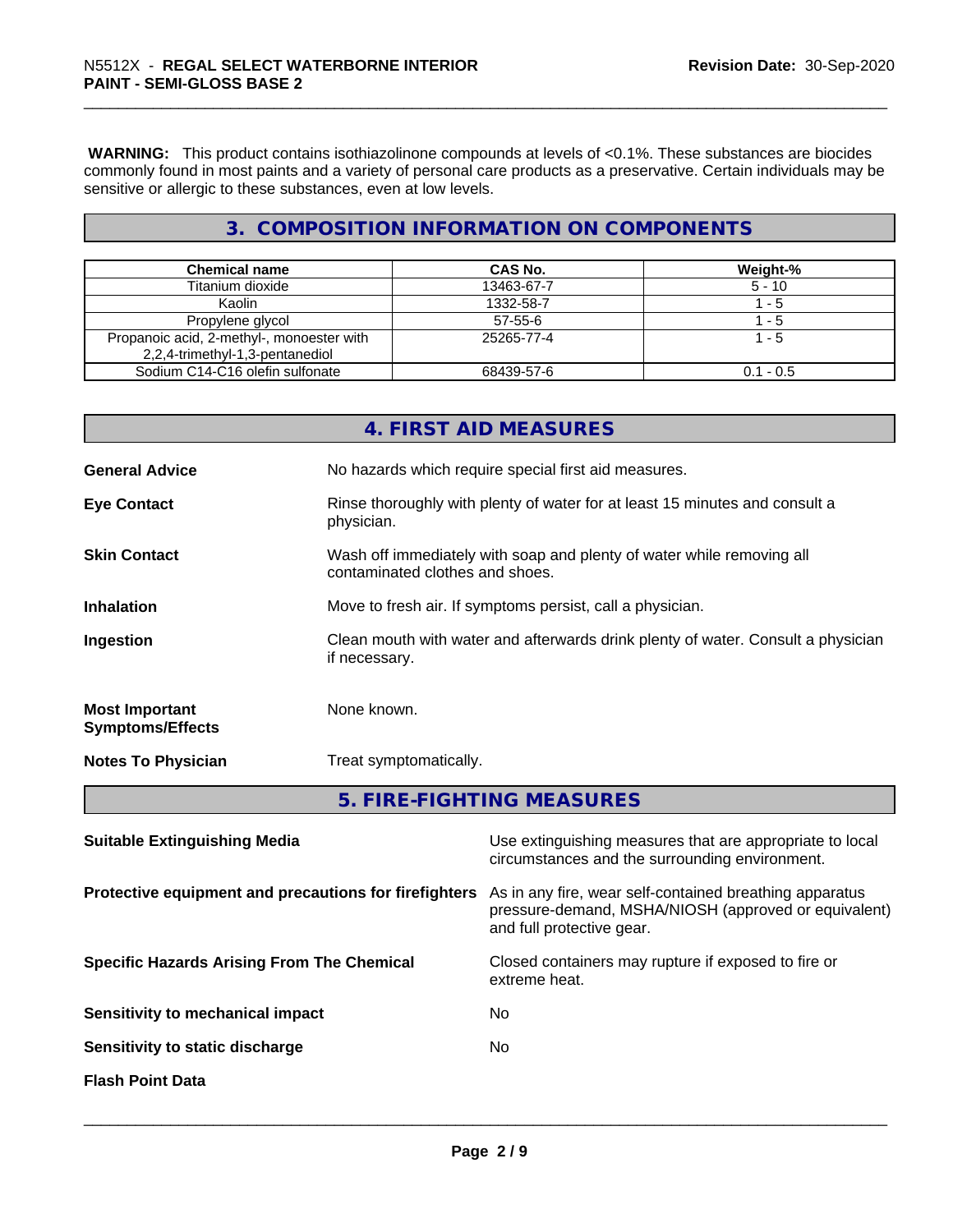| Flash point (°F)<br>Flash Point (°C)<br><b>Method</b>                                        |                 | Not applicable<br>Not applicable<br>Not applicable |                                |
|----------------------------------------------------------------------------------------------|-----------------|----------------------------------------------------|--------------------------------|
| <b>Flammability Limits In Air</b>                                                            |                 |                                                    |                                |
| Lower flammability limit:<br><b>Upper flammability limit:</b>                                |                 | Not applicable<br>Not applicable                   |                                |
| <b>NFPA</b><br>Health: 1                                                                     | Flammability: 0 | <b>Instability: 0</b>                              | <b>Special: Not Applicable</b> |
| <b>NFPA Legend</b><br>0 - Not Hazardous<br>$\mathcal{A}$ of $\mathcal{A}$ is $\mathcal{A}$ . |                 |                                                    |                                |

1 - Slightly

2 - Moderate

3 - High

4 - Severe

*The ratings assigned are only suggested ratings, the contractor/employer has ultimate responsibilities for NFPA ratings where this system is used.*

*Additional information regarding the NFPA rating system is available from the National Fire Protection Agency (NFPA) at www.nfpa.org.*

#### **6. ACCIDENTAL RELEASE MEASURES**

| <b>Personal Precautions</b>      | Avoid contact with skin, eyes and clothing. Ensure adequate ventilation.                                                                                                         |
|----------------------------------|----------------------------------------------------------------------------------------------------------------------------------------------------------------------------------|
| <b>Other Information</b>         | Prevent further leakage or spillage if safe to do so.                                                                                                                            |
| <b>Environmental precautions</b> | See Section 12 for additional Ecological Information.                                                                                                                            |
| <b>Methods for Cleaning Up</b>   | Soak up with inert absorbent material. Sweep up and shovel into suitable<br>containers for disposal.                                                                             |
|                                  | 7. HANDLING AND STORAGE                                                                                                                                                          |
| Handling                         | Avoid contact with skin, eyes and clothing. Avoid breathing vapors, spray mists or<br>sanding dust. In case of insufficient ventilation, wear suitable respiratory<br>equipment. |
| <b>Storage</b>                   | Keep container tightly closed. Keep out of the reach of children.                                                                                                                |
| <b>Incompatible Materials</b>    | No information available                                                                                                                                                         |

### **8. EXPOSURE CONTROLS/PERSONAL PROTECTION**

#### **Exposure Limits**

| <b>Chemical name</b> | <b>ACGIH TLV</b>                                                                                                           | <b>OSHA PEL</b>                               |
|----------------------|----------------------------------------------------------------------------------------------------------------------------|-----------------------------------------------|
| Titanium dioxide     | TWA: $10 \text{ ma/m}^3$                                                                                                   | 15 mg/m $3$ - TWA                             |
| Kaolin               | TWA: $2 \text{ mg/m}^3$ particulate matter<br>containing no asbestos and <1%<br>crystalline silica, respirable particulate | 15 mg/m $3$ - TWA<br>$5 \text{ mg/m}^3$ - TWA |
|                      | matter                                                                                                                     |                                               |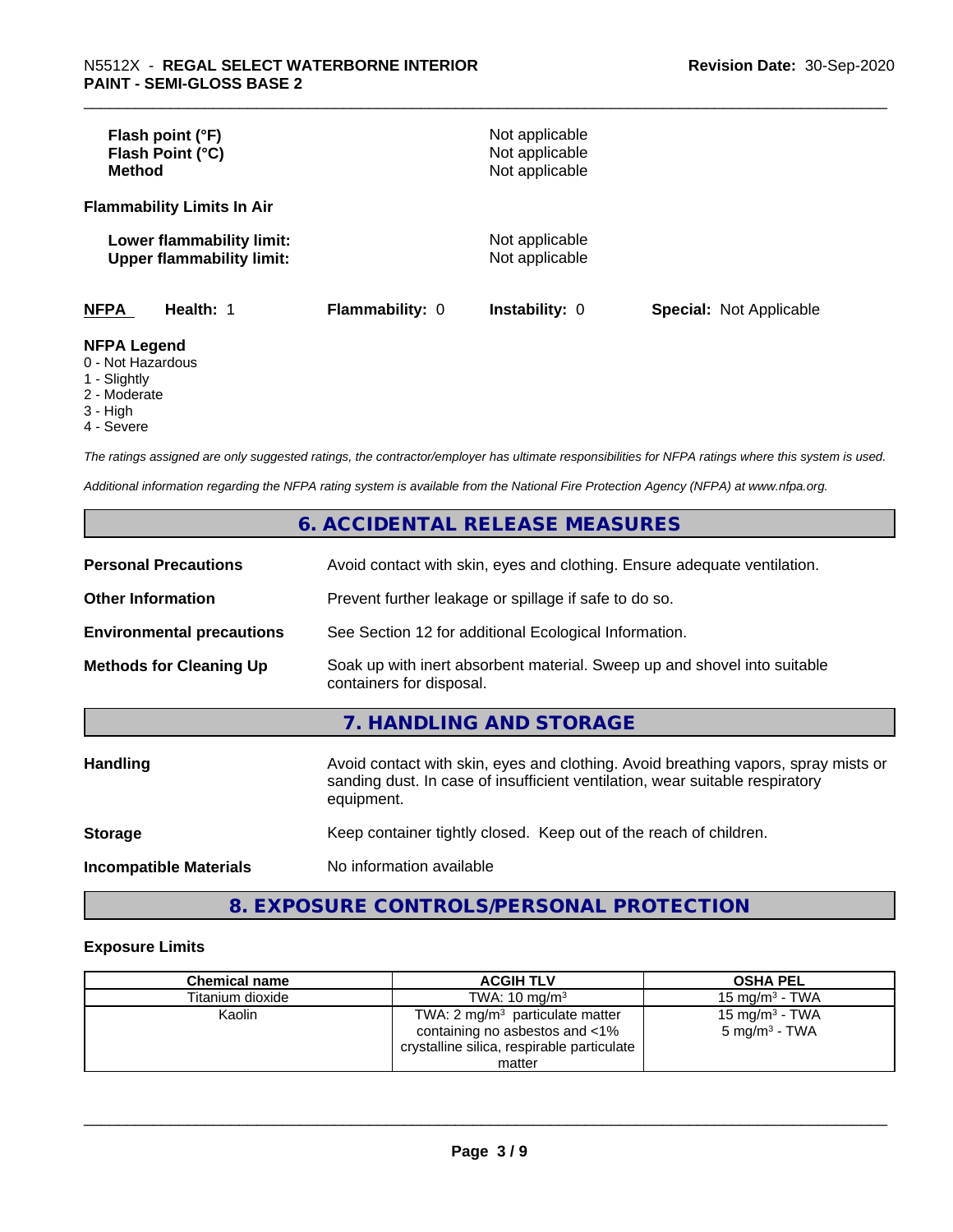#### **Legend**

ACGIH - American Conference of Governmental Industrial Hygienists Exposure Limits OSHA - Occupational Safety & Health Administration Exposure Limits N/E - Not Established

| <b>Engineering Measures</b>          | Ensure adequate ventilation, especially in confined areas.                                                                          |
|--------------------------------------|-------------------------------------------------------------------------------------------------------------------------------------|
| <b>Personal Protective Equipment</b> |                                                                                                                                     |
| <b>Eye/Face Protection</b>           | Safety glasses with side-shields.                                                                                                   |
| <b>Skin Protection</b>               | Protective gloves and impervious clothing.                                                                                          |
| <b>Respiratory Protection</b>        | In case of insufficient ventilation wear suitable respiratory equipment.                                                            |
| <b>Hygiene Measures</b>              | Avoid contact with skin, eyes and clothing. Remove and wash contaminated<br>clothing before re-use. Wash thoroughly after handling. |

#### **9. PHYSICAL AND CHEMICAL PROPERTIES**

**Appearance** liquid **Odor** little or no odor **Odor Threshold No information available No information available Density (lbs/gal)** 9.5 - 9.6<br> **Specific Gravity** 1.14 - 1.16 **Specific Gravity pH pH**  $\blacksquare$ **Viscosity (cps)** No information available **Solubility(ies)** No information available **Water solubility** No information available **Evaporation Rate No information available No information available Vapor pressure** No information available **No information available Vapor density**<br> **We Solids**<br>
We Solids
25 - 45 Wt. % Solids **Vol. % Solids** 25 - 35 **Wt. % Volatiles** 55 - 65 **Vol. % Volatiles** 65 - 75 **VOC Regulatory Limit (g/L)** < 100 **Boiling Point (°F)** 212 **Boiling Point (°C)** 100 **Freezing point (°F)** 32 **Freezing Point (°C)** 0 **Flash point (°F)**<br> **Flash Point (°C)**<br> **Flash Point (°C)**<br> **C Flash Point (°C)**<br>Method **Flammability (solid, gas)**<br> **Upper flammability limit:**<br>
Upper flammability limit:<br>  $\begin{array}{ccc}\n\bullet & \bullet & \bullet \\
\bullet & \bullet & \bullet\n\end{array}$  Not applicable **Upper flammability limit:**<br> **Lower flammability limit:**<br>
Not applicable<br>
Not applicable **Lower flammability limit: Autoignition Temperature (°F)** No information available **Autoignition Temperature (°C)** No information available **Decomposition Temperature (°F)** No information available **Decomposition Temperature (°C)** No information available **Partition coefficient** No information available

**Not applicable** 

#### **10. STABILITY AND REACTIVITY**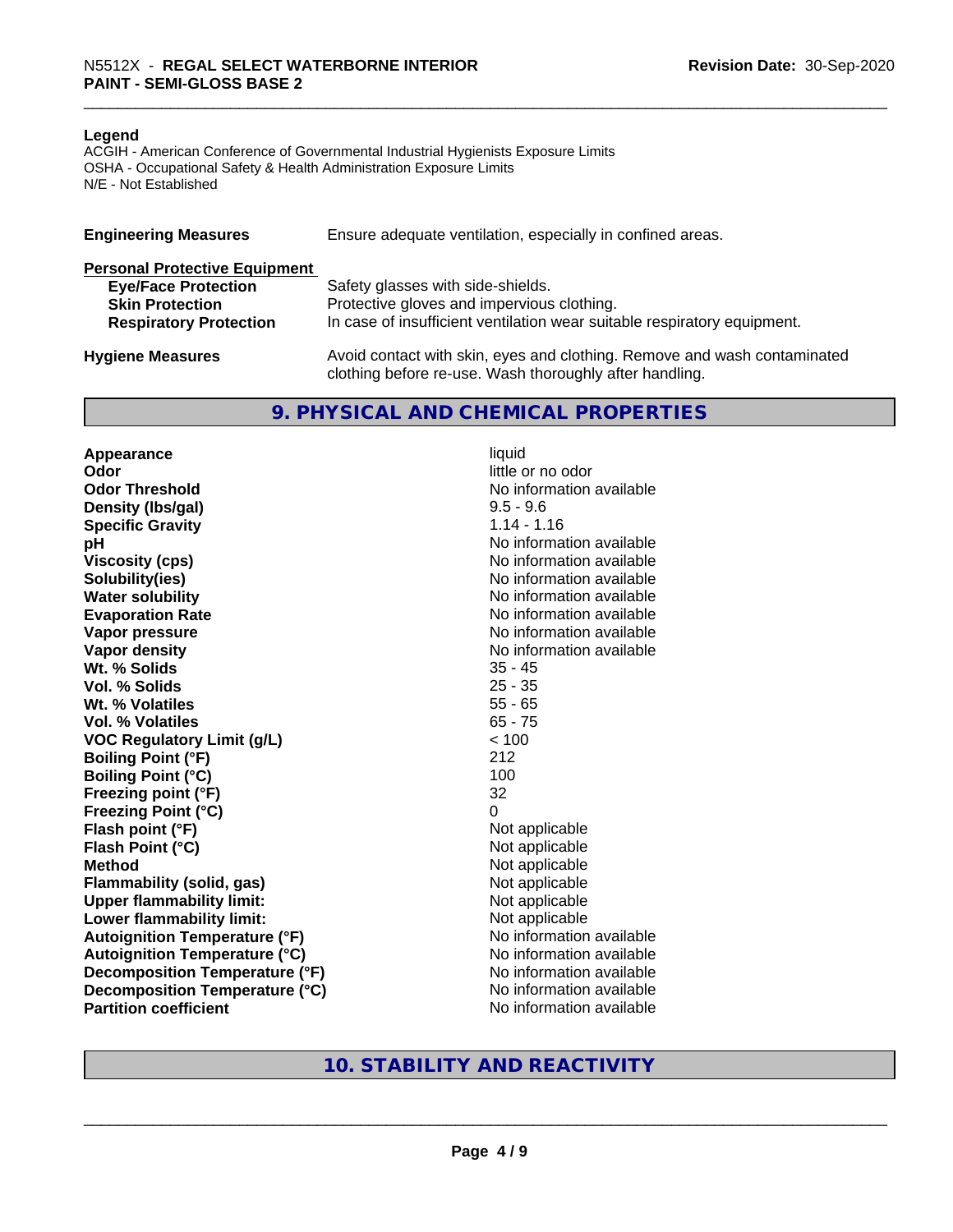| <b>Reactivity</b>                       | Not Applicable                           |
|-----------------------------------------|------------------------------------------|
| <b>Chemical Stability</b>               | Stable under normal conditions.          |
| <b>Conditions to avoid</b>              | Prevent from freezing.                   |
| <b>Incompatible Materials</b>           | No materials to be especially mentioned. |
| <b>Hazardous Decomposition Products</b> | None under normal use.                   |
| Possibility of hazardous reactions      | None under normal conditions of use.     |

#### **11. TOXICOLOGICAL INFORMATION**

| <b>Product Information</b>                                                                                                                                                                                                                                                                                                                                                     |                                                                                                                                                                                                                                                                                                                                                                                                                                                                                                                                                                                  |
|--------------------------------------------------------------------------------------------------------------------------------------------------------------------------------------------------------------------------------------------------------------------------------------------------------------------------------------------------------------------------------|----------------------------------------------------------------------------------------------------------------------------------------------------------------------------------------------------------------------------------------------------------------------------------------------------------------------------------------------------------------------------------------------------------------------------------------------------------------------------------------------------------------------------------------------------------------------------------|
| Information on likely routes of exposure                                                                                                                                                                                                                                                                                                                                       |                                                                                                                                                                                                                                                                                                                                                                                                                                                                                                                                                                                  |
| <b>Principal Routes of Exposure</b>                                                                                                                                                                                                                                                                                                                                            | Eye contact, skin contact and inhalation.                                                                                                                                                                                                                                                                                                                                                                                                                                                                                                                                        |
| <b>Acute Toxicity</b>                                                                                                                                                                                                                                                                                                                                                          |                                                                                                                                                                                                                                                                                                                                                                                                                                                                                                                                                                                  |
| <b>Product Information</b>                                                                                                                                                                                                                                                                                                                                                     | No information available                                                                                                                                                                                                                                                                                                                                                                                                                                                                                                                                                         |
|                                                                                                                                                                                                                                                                                                                                                                                | Symptoms related to the physical, chemical and toxicological characteristics                                                                                                                                                                                                                                                                                                                                                                                                                                                                                                     |
| <b>Symptoms</b>                                                                                                                                                                                                                                                                                                                                                                | No information available                                                                                                                                                                                                                                                                                                                                                                                                                                                                                                                                                         |
|                                                                                                                                                                                                                                                                                                                                                                                | Delayed and immediate effects as well as chronic effects from short and long-term exposure                                                                                                                                                                                                                                                                                                                                                                                                                                                                                       |
| Eye contact<br><b>Skin contact</b><br><b>Inhalation</b><br>Ingestion<br><b>Sensitization</b><br><b>Neurological Effects</b><br><b>Mutagenic Effects</b><br><b>Reproductive Effects</b><br><b>Developmental Effects</b><br><b>Target organ effects</b><br><b>STOT - single exposure</b><br><b>STOT - repeated exposure</b><br>Other adverse effects<br><b>Aspiration Hazard</b> | May cause slight irritation.<br>Substance may cause slight skin irritation. Prolonged or repeated contact may dry<br>skin and cause irritation.<br>May cause irritation of respiratory tract.<br>Ingestion may cause gastrointestinal irritation, nausea, vomiting and diarrhea.<br>No information available<br>No information available.<br>No information available.<br>No information available.<br>No information available.<br>No information available.<br>No information available.<br>No information available.<br>No information available.<br>No information available |
| <b>Numerical measures of toxicity</b>                                                                                                                                                                                                                                                                                                                                          |                                                                                                                                                                                                                                                                                                                                                                                                                                                                                                                                                                                  |
|                                                                                                                                                                                                                                                                                                                                                                                | The following values are calculated based on chapter 3.1 of the GHS document                                                                                                                                                                                                                                                                                                                                                                                                                                                                                                     |
| <b>ATEmix (oral)</b>                                                                                                                                                                                                                                                                                                                                                           | 70805 mg/kg                                                                                                                                                                                                                                                                                                                                                                                                                                                                                                                                                                      |
|                                                                                                                                                                                                                                                                                                                                                                                |                                                                                                                                                                                                                                                                                                                                                                                                                                                                                                                                                                                  |

**Component Information**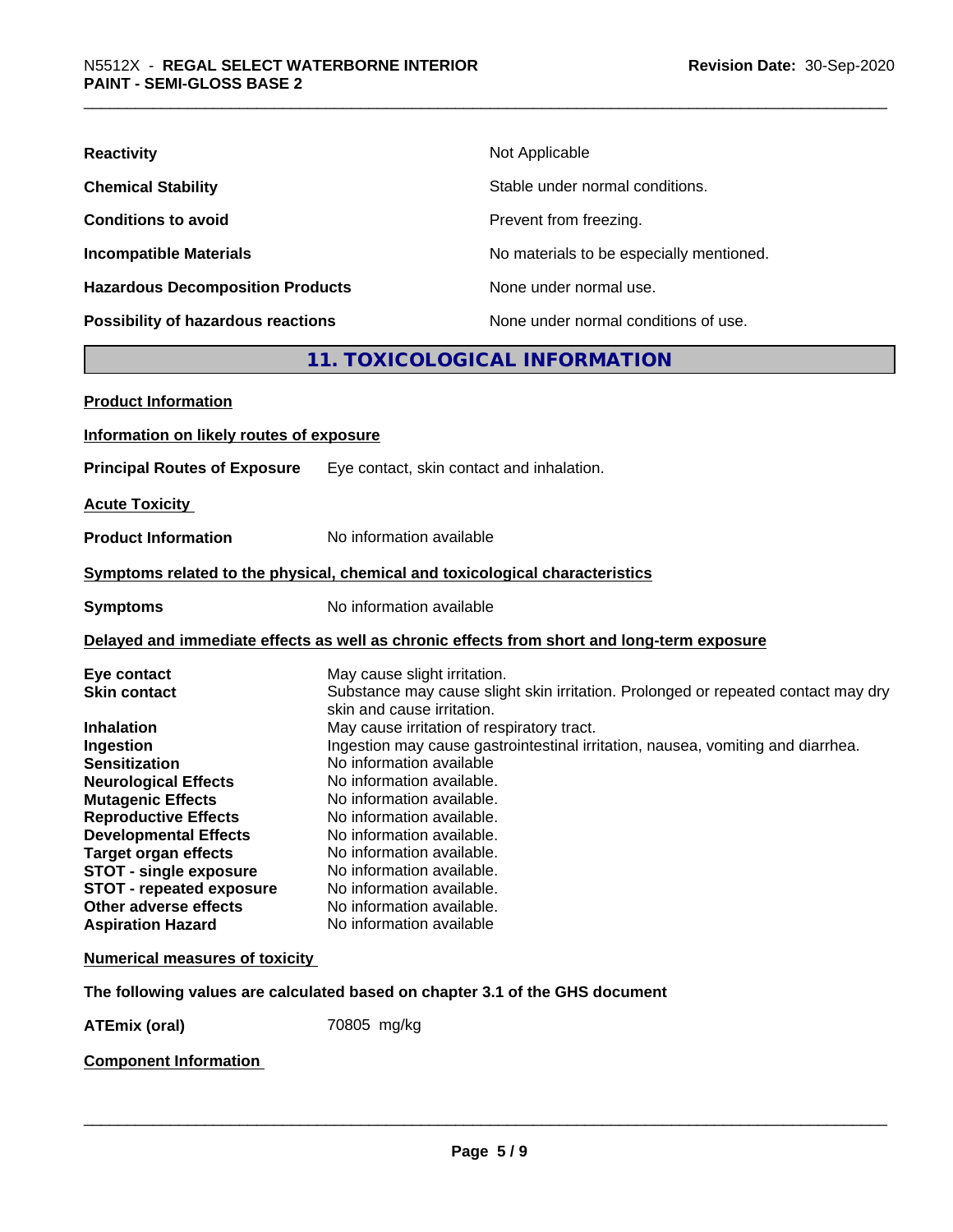#### \_\_\_\_\_\_\_\_\_\_\_\_\_\_\_\_\_\_\_\_\_\_\_\_\_\_\_\_\_\_\_\_\_\_\_\_\_\_\_\_\_\_\_\_\_\_\_\_\_\_\_\_\_\_\_\_\_\_\_\_\_\_\_\_\_\_\_\_\_\_\_\_\_\_\_\_\_\_\_\_\_\_\_\_\_\_\_\_\_\_\_\_\_ N5512X - **REGAL SELECT WATERBORNE INTERIOR PAINT - SEMI-GLOSS BASE 2**

| Chemical name                   | Oral LD50             | Dermal LD50              | Inhalation LC50 |
|---------------------------------|-----------------------|--------------------------|-----------------|
| Titanium dioxide                | $> 10000$ mg/kg (Rat) |                          |                 |
| 13463-67-7                      |                       |                          |                 |
| Kaolin                          | $>$ 5000 mg/kg (Rat)  | $>$ 5000 mg/kg (Rat)     |                 |
| 1332-58-7                       |                       |                          |                 |
| Propylene glycol                | $= 20$ g/kg (Rat)     | $= 20800$ mg/kg (Rabbit) |                 |
| 57-55-6                         |                       |                          |                 |
| Propanoic acid, 2-methyl-,      | $=$ 3200 mg/kg (Rat)  | $> 15200$ mg/kg (Rat)    |                 |
| monoester with                  |                       |                          |                 |
| 2,2,4-trimethyl-1,3-pentanediol |                       |                          |                 |
| 25265-77-4                      |                       |                          |                 |
| Sodium C14-C16 olefin sulfonate | $= 2220$ mg/kg (Rat)  | $> 740$ mg/kg (Rabbit)   |                 |
| 68439-57-6                      |                       |                          |                 |

#### **Chronic Toxicity**

#### **Carcinogenicity**

*The information below indicateswhether each agency has listed any ingredient as a carcinogen:.*

| <b>Chemical</b><br>name          | <b>IARC</b>                    | <b>NTP</b> | <b>OGHA</b><br>∪אח |
|----------------------------------|--------------------------------|------------|--------------------|
|                                  | .<br>2B<br>Possible<br>: Human |            | Listed             |
| .<br>. dioxide<br><b>itanium</b> | Carcinoɑen                     |            |                    |

• Although IARC has classified titanium dioxide as possibly carcinogenic to humans (2B), their summary concludes: "No significant exposure to titanium dioxide is thought to occur during the use of products in which titanium dioxide is bound to other materials, such as paint."

#### **Legend**

IARC - International Agency for Research on Cancer NTP - National Toxicity Program OSHA - Occupational Safety & Health Administration

**12. ECOLOGICAL INFORMATION**

#### **Ecotoxicity Effects**

The environmental impact of this product has not been fully investigated.

#### **Product Information**

#### **Acute Toxicity to Fish**

No information available

#### **Acute Toxicity to Aquatic Invertebrates**

No information available

#### **Acute Toxicity to Aquatic Plants**

No information available

#### **Persistence / Degradability**

No information available.

#### **Bioaccumulation**

There is no data for this product.

#### **Mobility in Environmental Media**

No information available.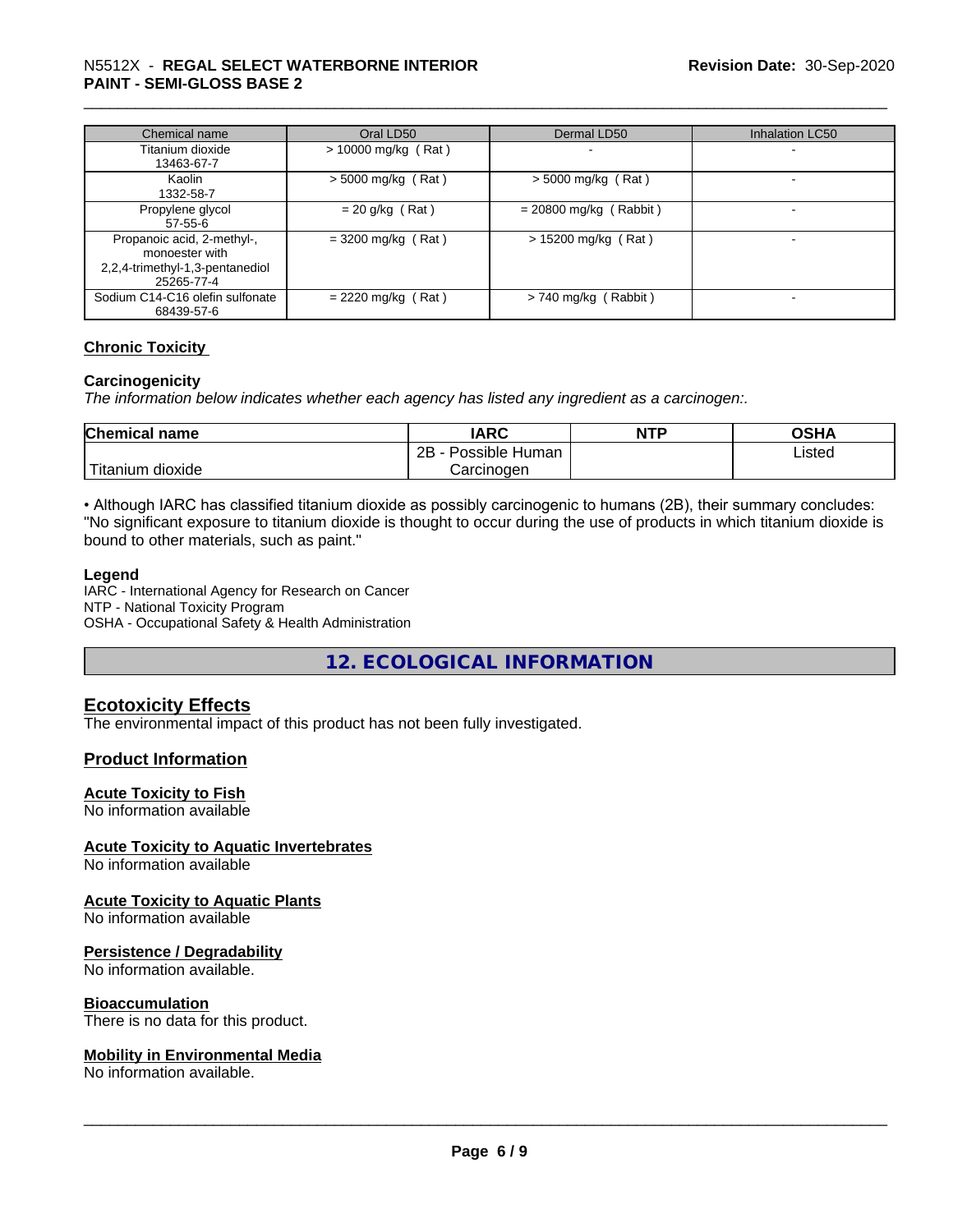**Ozone** No information available

#### **Component Information**

#### **Acute Toxicity to Fish**

Titanium dioxide  $LC50: > 1000$  mg/L (Fathead Minnow - 96 hr.) Propylene glycol LC50: 710 mg/L (Fathead Minnow - 96 hr.)

#### **Acute Toxicity to Aquatic Invertebrates**

Propylene glycol EC50: > 10000 mg/L (Daphnia magna - 24 hr.)

#### **Acute Toxicity to Aquatic Plants**

No information available

|                                                                                                                                                  | 13. DISPOSAL CONSIDERATIONS                                                                                                                                                                                               |  |
|--------------------------------------------------------------------------------------------------------------------------------------------------|---------------------------------------------------------------------------------------------------------------------------------------------------------------------------------------------------------------------------|--|
| <b>Waste Disposal Method</b>                                                                                                                     | Dispose of in accordance with federal, state, and local regulations. Local<br>requirements may vary, consult your sanitation department or state-designated<br>environmental protection agency for more disposal options. |  |
|                                                                                                                                                  | 14. TRANSPORT INFORMATION                                                                                                                                                                                                 |  |
| <b>DOT</b>                                                                                                                                       | Not regulated                                                                                                                                                                                                             |  |
| <b>ICAO / IATA</b>                                                                                                                               | Not regulated                                                                                                                                                                                                             |  |
| <b>IMDG / IMO</b>                                                                                                                                | Not regulated                                                                                                                                                                                                             |  |
|                                                                                                                                                  | <b>15. REGULATORY INFORMATION</b>                                                                                                                                                                                         |  |
| <b>International Inventories</b>                                                                                                                 |                                                                                                                                                                                                                           |  |
| <b>TSCA: United States</b><br><b>DSL: Canada</b>                                                                                                 | Yes - All components are listed or exempt.<br>Yes - All components are listed or exempt.                                                                                                                                  |  |
| <b>Federal Regulations</b>                                                                                                                       |                                                                                                                                                                                                                           |  |
| SARA 311/312 hazardous categorization<br>Acute health hazard<br><b>Chronic Health Hazard</b><br>Fire hazard<br>Sudden release of pressure hazard | <b>No</b><br>No<br>No<br><b>No</b>                                                                                                                                                                                        |  |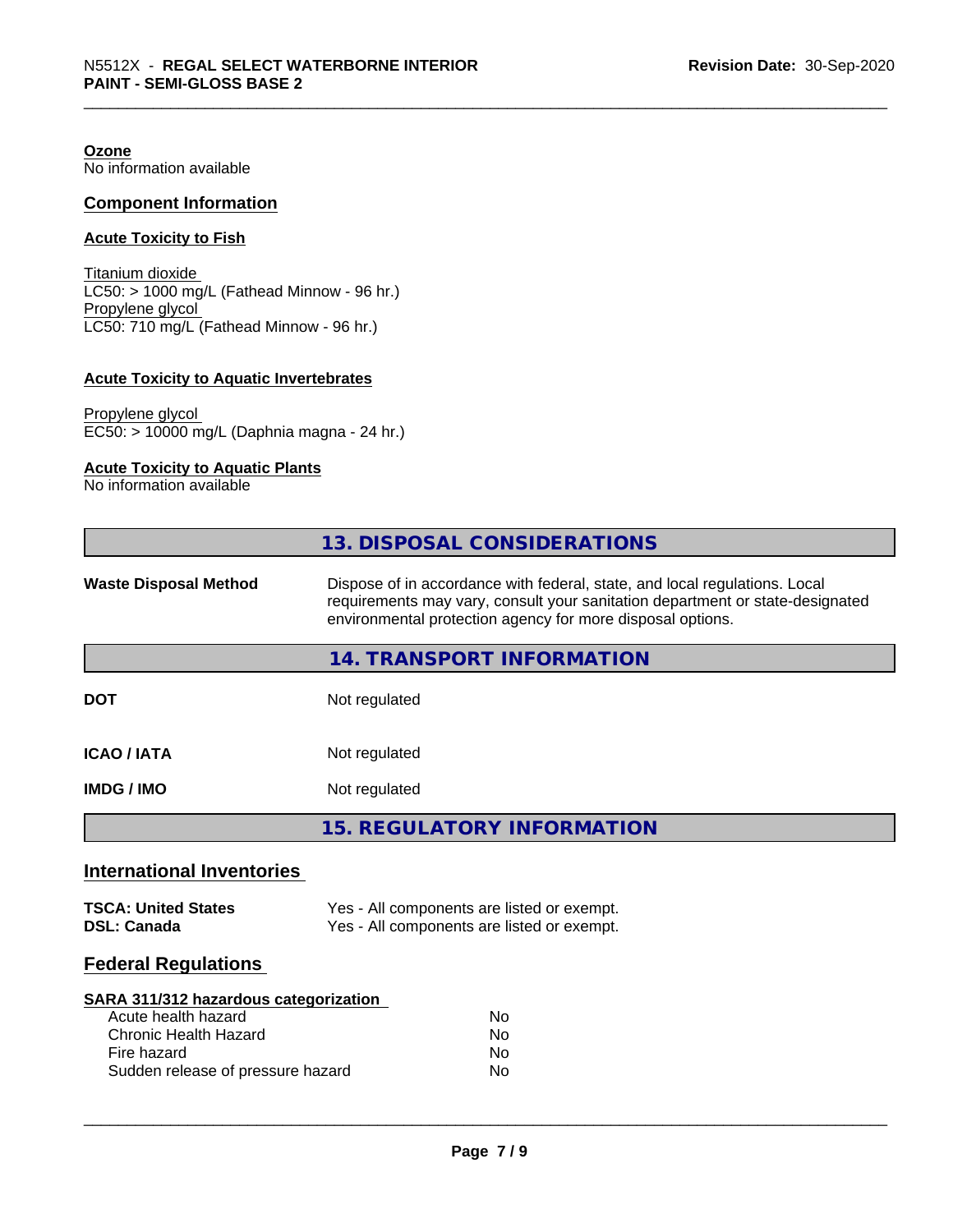Reactive Hazard No. No. 2014

#### **SARA 313**

Section 313 of Title III of the Superfund Amendments and Reauthorization Act of 1986 (SARA). This product contains a chemical or chemicals which are subject to the reporting requirements of the Act and Title 40 of the Code of Federal Regulations, Part 372:

*None*

#### **Clean Air Act,Section 112 Hazardous Air Pollutants (HAPs) (see 40 CFR 61)**

This product contains the following HAPs:

*None*

#### **US State Regulations**

#### **California Proposition 65**

**WARNING:** Cancer and Reproductive Harm– www.P65warnings.ca.gov

#### **State Right-to-Know**

| <b>Chemical name</b> | <b>Massachusetts</b> | <b>New Jersey</b> | Pennsylvania |
|----------------------|----------------------|-------------------|--------------|
| Titanium dioxide     |                      |                   |              |
| Kaolin               |                      |                   |              |
| Propylene glycol     |                      |                   |              |

**Legend**

X - Listed

#### **16. OTHER INFORMATION**

**HMIS** - **Health:** 1 **Flammability:** 0 **Reactivity:** 0 **PPE:** -

 $\overline{\phantom{a}}$  ,  $\overline{\phantom{a}}$  ,  $\overline{\phantom{a}}$  ,  $\overline{\phantom{a}}$  ,  $\overline{\phantom{a}}$  ,  $\overline{\phantom{a}}$  ,  $\overline{\phantom{a}}$  ,  $\overline{\phantom{a}}$  ,  $\overline{\phantom{a}}$  ,  $\overline{\phantom{a}}$  ,  $\overline{\phantom{a}}$  ,  $\overline{\phantom{a}}$  ,  $\overline{\phantom{a}}$  ,  $\overline{\phantom{a}}$  ,  $\overline{\phantom{a}}$  ,  $\overline{\phantom{a}}$ 

**HMIS Legend**

- 0 Minimal Hazard
- 1 Slight Hazard
- 2 Moderate Hazard
- 3 Serious Hazard
- 4 Severe Hazard
- \* Chronic Hazard

X - Consult your supervisor or S.O.P. for "Special" handling instructions.

*Note: The PPE rating has intentionally been left blank. Choose appropriate PPE that will protect employees from the hazards the material will present under the actual normal conditions of use.*

*Caution: HMISÒ ratings are based on a 0-4 rating scale, with 0 representing minimal hazards or risks, and 4 representing significant hazards or risks. Although HMISÒ ratings are not required on MSDSs under 29 CFR 1910.1200, the preparer, has chosen to provide them. HMISÒ ratings are to be used only in conjunction with a fully implemented HMISÒ program by workers who have received appropriate HMISÒ training. HMISÒ is a registered trade and service mark of the NPCA. HMISÒ materials may be purchased exclusively from J. J. Keller (800) 327-6868.*